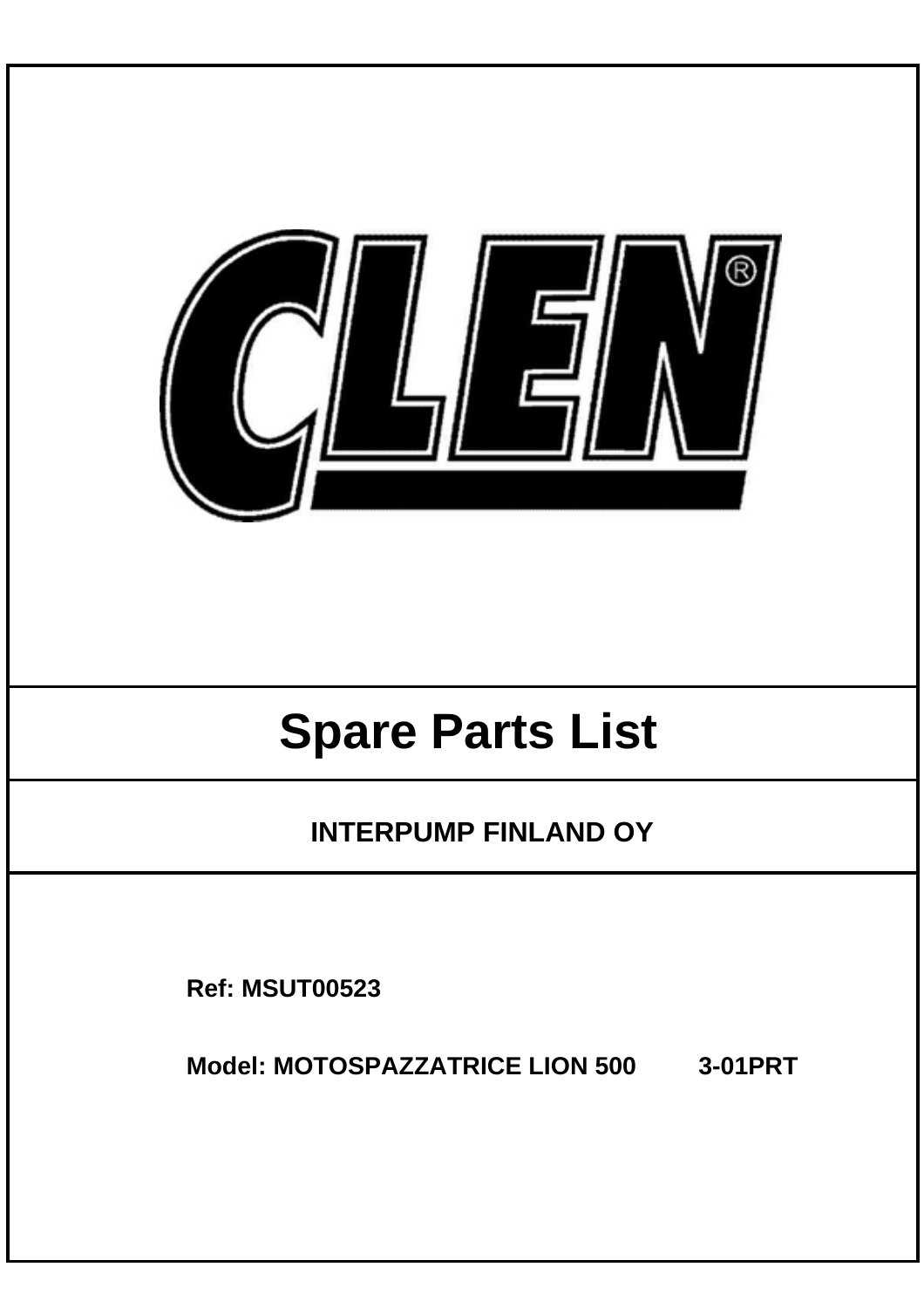## Table: LION 500 **Progressive Number: 1**



| Ref. K Part N.<br><b>Customer Part N.</b> |                  | <b>Description</b>                          | Qty  | vallully To<br>From | <b>Price</b>             |
|-------------------------------------------|------------------|---------------------------------------------|------|---------------------|--------------------------|
| 0001                                      | LAFN01223        | <b>PIN</b><br>ROTAZIONE MANIGLIONE          | 2,00 |                     | $\sim$ $\sim$            |
| 0002                                      | MPVR00914        | <b>HOOK</b><br><b>MARGHERITA</b>            | 2.00 |                     | $\overline{\phantom{a}}$ |
| 0003                                      | MPVR00915        | <b>MARGHERITA</b><br><b>HOOK</b>            | 2,00 |                     | --                       |
| 0004                                      | LAFN06583        | SILVER 460 + IMPUGNATURE<br><b>HANDLE</b>   | 1.00 |                     | $\overline{\phantom{a}}$ |
| 0005                                      | MPVR00917        | <b>CLAMP</b><br><b>MANIGLIONE</b>           | 2,00 |                     | ۰.                       |
| 0006                                      | MPVR00921        | <b>RIFIUTI</b><br><b>DRAWER</b>             | 1,00 |                     | $\overline{\phantom{a}}$ |
| 0007                                      | MPVR05076        | SUPERIORE ROSSO<br><b>HOOD</b>              | 1.00 |                     | $\overline{\phantom{a}}$ |
| 0008                                      | MPVR05075        | COVER<br>COFANO SILVER NERO                 | 1,00 |                     | $\overline{\phantom{a}}$ |
| 0009                                      | MPVR04643        | INSTR.PANEL SUPERIORE SILVER 460            | 1.00 |                     | $\overline{\phantom{a}}$ |
| 0010                                      | MPVR04644        | INSTR.PANEL INFERIORE SILVER 460            | 1,00 |                     | $\overline{\phantom{a}}$ |
| 0011                                      | MPVR04638        | <b>BODY SIDE</b><br>DX SILVER 460           | 1,00 |                     | $\overline{\phantom{a}}$ |
| 0012                                      | MPVR04639        | <b>BODY SIDE</b><br>SX SILVER 460           | 1,00 |                     | $\overline{\phantom{a}}$ |
| 0013                                      | MPVR04640        | <b>ANTERIORE SILVER 460</b><br>SIDE PANEL   | 1,00 |                     | ۰.                       |
| 0014                                      | MPVR00902        | <b>HANDLE</b><br><b>BLOCCA CASSETTO</b>     | 1,00 |                     | $\sim$ $\sim$            |
| 0015                                      | <b>LAFN01237</b> | PIN<br><b>BLOCCAGGIO MANIGLIONE</b>         | 2,00 |                     | $\overline{\phantom{a}}$ |
| 0016                                      | <b>VTVR00305</b> | WASHER<br>DI FERMO DIAMETRO 12              | 2,00 |                     | $\sim$ $\sim$            |
| 0017                                      | RTRT00039        | <b>WHEEL</b><br><b>POSTERIORE</b>           | 2.00 |                     | ۰.                       |
| 0018                                      | RTRT00040        | WHEEL<br><b>ANTERIORE</b>                   | 1,00 |                     | ۰.                       |
| 0019                                      | MECE00020        | <b>BOARD</b><br><b>DISPLAY</b>              | 1,00 |                     | $\overline{\phantom{a}}$ |
| 0020                                      | LAFN01219        | <b>FRAME</b><br>P203                        | 1.00 |                     | $\overline{\phantom{a}}$ |
| 0021                                      | LAFN01235        | <b>FISSA FLAP SX</b><br><b>PLATE</b>        | 1,00 |                     | ۰.                       |
| 0022                                      | MPVR00938        | <b>FLAP</b><br><b>LATERALE SX</b>           | 1.00 |                     | $\sim$ $\sim$            |
| 0023                                      | <b>MPVR04649</b> | <b>CONTAINER</b><br><b>BATTERIA 60A</b>     | 1,00 |                     | ۰.                       |
| 0024                                      | MPVR00941        | <b>COVER</b><br>SCHEDA POTENZA              | 1,00 |                     | $\overline{\phantom{a}}$ |
| 0025                                      | <b>VTVR47052</b> | <b>SPLIT PIN</b><br>"R" D. 2 X 43 ZC        | 1,00 |                     | ۰.                       |
| 0026                                      | LAFN01236        | <b>SCHEDA POTENZA</b><br><b>SUPPORT</b>     | 1,00 |                     | $\overline{\phantom{a}}$ |
| 0027                                      | MECE00022        | TRANSFORMER PER CARICA BATTERIA 230V        | 1,00 |                     | $\overline{\phantom{a}}$ |
| 0028                                      | MECE00025        | <b>BOARD</b><br>DI POTENZA COMPLETA         | 1,00 |                     | $\overline{\phantom{a}}$ |
| 0029                                      | MPVR00937        | <b>FLAP</b><br><b>LATERALE DX</b>           | 1,00 |                     | $\overline{\phantom{a}}$ |
| 0030                                      | LAFN01234        | <b>PLATE</b><br><b>FISSA FLAP DX</b>        | 1.00 |                     | $\overline{\phantom{a}}$ |
| 0031                                      | <b>VTRS00011</b> | <b>WASHER</b><br>UNI 6592 6X12 ZB           | 1,00 |                     | ۰.                       |
| 0032                                      | MECB00922        | <b>EXTENSION</b><br>3X0,75 SPINA SHUKO      | 1,00 |                     | $\overline{\phantom{a}}$ |
| 0033                                      | <b>VTRS86510</b> | <b>WASHER</b><br>15X24 UNI6592              | 1.00 |                     | $\overline{\phantom{a}}$ |
| 0034                                      | VTDD00012        | AUTOBLOK DIN 985 M12 ZB<br><b>NUT</b>       | 1,00 |                     | $\overline{\phantom{a}}$ |
| 0035                                      | <b>MPVR01708</b> | KIT<br>MOUSSE SILVER 460                    | 1.00 |                     | $\overline{\phantom{a}}$ |
| 0036                                      | RTRT00011        | <b>WHEEL</b><br>D.150 GRI/NR PARAC.SILVER   | 1,00 |                     | $\overline{\phantom{a}}$ |
| 0037                                      | MTCG00011        | <b>BELT</b><br><b>ELASTICA PER BATTERIA</b> | 1,00 |                     | $\overline{\phantom{a}}$ |
| 0038                                      | LAFN75911        | <b>SPACER</b><br>D.12 h.7                   | 1,00 |                     | $\overline{\phantom{a}}$ |
| 0039                                      | <b>BAAC00019</b> | <b>BATTERY</b><br>12V 45AH GEL              | 1.00 |                     | $\overline{\phantom{a}}$ |

Date: 10/10/2006 **Contract Contract Contract Contract Contract Contract Contract Contract Contract Contract Contract Contract Contract Contract Contract Contract Contract Contract Contract Contract Contract Contract Contra**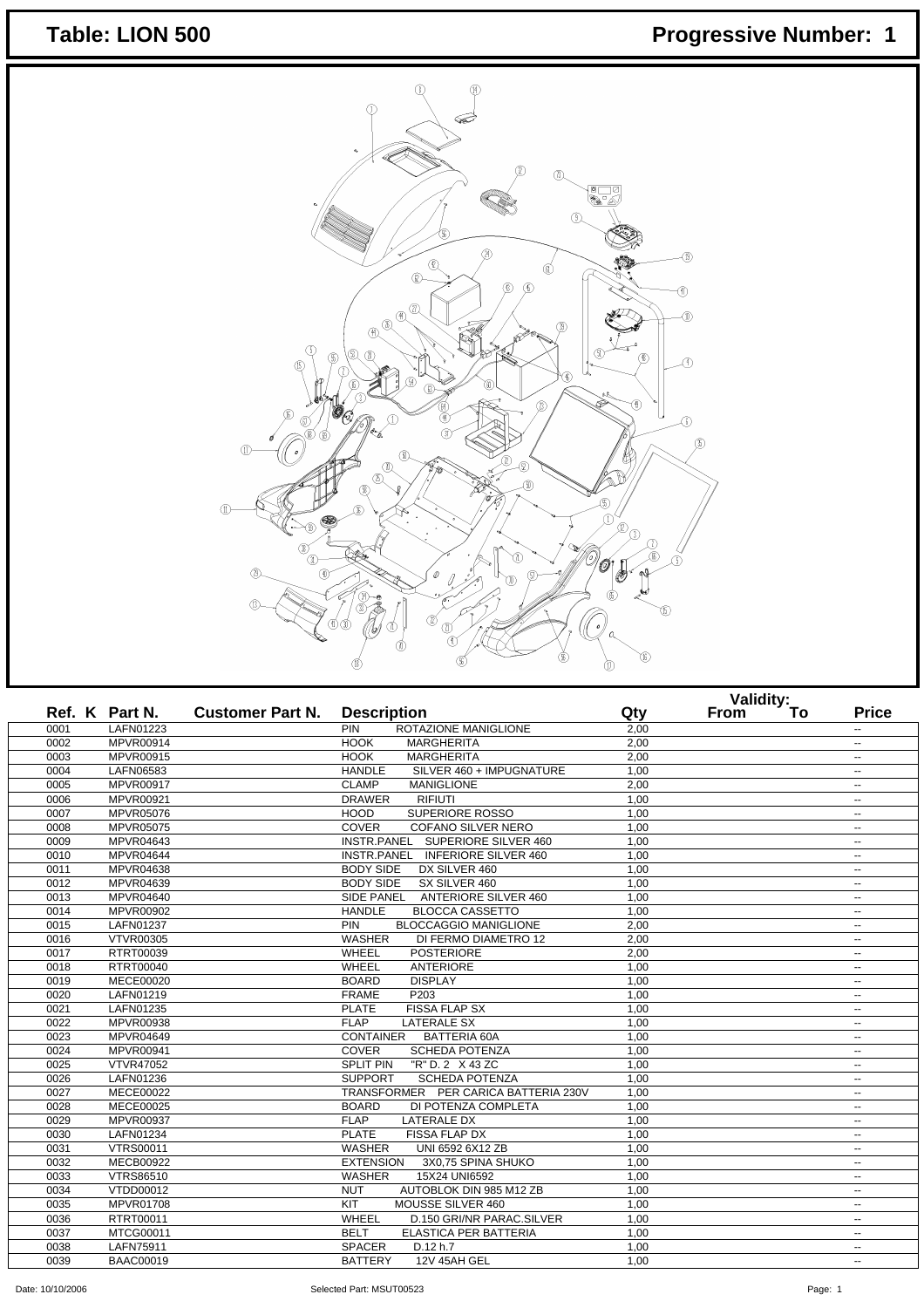## Table: LION 500 **Progressive Number: 1**



|      |                  |                         |                    |                              | Validity:<br>To |             |  |                          |
|------|------------------|-------------------------|--------------------|------------------------------|-----------------|-------------|--|--------------------------|
|      | Ref. K Part N.   | <b>Customer Part N.</b> | <b>Description</b> |                              | Qty             | <b>From</b> |  | <b>Price</b>             |
| 0040 | <b>VTAE48552</b> |                         | <b>CIRCLIP</b>     | D. 6 UNI 7435                | 1,00            |             |  | $\overline{\phantom{a}}$ |
| 0041 | VTVT00106        |                         | <b>SCREW</b>       | AUTOFIL. TC 3.5X14.5         | 5.00            |             |  | $\overline{\phantom{a}}$ |
| 0042 | VTVT00003        |                         | <b>SCREW</b>       | TE M 4X 12 ZC, UNI 5739      | 1.00            |             |  | $\overline{\phantom{a}}$ |
| 0043 | <b>VTVT72043</b> |                         | <b>SCREW</b>       | M 4 X16 TC UNI7687           | 4,00            |             |  | $\overline{\phantom{a}}$ |
| 0044 | VTVT00003        |                         | <b>SCREW</b>       | TE M 4X 12 ZC, UNI 5739      | 10,00           |             |  | $\overline{\phantom{a}}$ |
| 0045 | VTVT00104        |                         | <b>SCREW</b>       | TE UNI 5739 6X18 ZB          | 2,00            |             |  | $\overline{\phantom{a}}$ |
| 0046 | VTDD00482        |                         | <b>NUT</b>         | M 6 ZIN UNI 5588             | 2,00            |             |  | $\overline{\phantom{a}}$ |
| 0047 | VTDD00002        |                         | <b>NUT</b>         | <b>UNI 5588 M4 ZB</b>        | 3,00            |             |  | $\overline{\phantom{a}}$ |
| 0048 | VTVT00993        |                         | <b>SCREW</b>       | TC UNI 8112 TRILOBATA        | 2,00            |             |  | ۰.                       |
| 0049 | VTVT00075        |                         | <b>SCREW</b>       | TSCE UNI 5933 5X20 ZB        | 2,00            |             |  | $\overline{\phantom{a}}$ |
| 0050 | LAFN06270        |                         | <b>RING NUT</b>    | <b>BLOCCAGGIO MARGHERITA</b> | 2.00            |             |  | $\overline{\phantom{a}}$ |
| 0051 | VTVT14062        |                         | <b>SCREW</b>       | TE 5X16 UNI5739              | 4,00            |             |  | $\overline{\phantom{a}}$ |
| 0052 | VTVT01353        |                         | <b>SCREW</b>       | <b>TSCE UNI 5933 3X8 ZB</b>  | 2,00            |             |  | $\overline{\phantom{a}}$ |
| 0053 | MEVR00039        |                         | <b>FUSE</b>        | LAMELLARE 20A                | 1,00            |             |  | --                       |
| 0054 | MECE00026        |                         | <b>WIRING</b>      | SILVER 460 E                 | 1,00            |             |  | $\overline{\phantom{a}}$ |
| 0055 | <b>VTVT83145</b> |                         | <b>SCREW</b>       | TSCE UNI 5933 5X15 ZB        | 11,00           |             |  | $\sim$                   |
| 0056 | <b>VTVT75726</b> |                         | <b>SCREW</b>       | TBEI M 6X 16 ISO 7380 ZB     | 12,00           |             |  | $\overline{\phantom{a}}$ |
| 0057 | <b>MLML00001</b> |                         | <b>SPRING</b>      | PRESTOLA FILETTATA M6X1      | 4,00            |             |  | $\overline{\phantom{a}}$ |
| 0058 | VTDD00501        |                         | <b>NUT</b>         | <b>INGABBIATO M6</b>         | 4,00            |             |  | $\overline{\phantom{a}}$ |
| 0059 | VTDD00491        |                         | <b>NUT</b>         | M <sub>6</sub> TEF           | 4,00            |             |  | $\overline{\phantom{a}}$ |
| 0060 | <b>MECB00924</b> |                         | CABLE              | COLL.BATT.+CAPPUC            | 1,00            |             |  | $\overline{\phantom{a}}$ |
| 0061 | MECE00023        |                         | CABLE              | PCB DISPLAY                  | 1,00            |             |  | ۰.                       |
| 0062 | <b>VTRS15959</b> |                         | <b>WASHER</b>      | D. 4X12 UNI 6593             | 1,00            |             |  | $\overline{\phantom{a}}$ |
| 0063 | <b>MEVR00082</b> |                         | <b>CONNECTOR</b>   | PP75 CORPO NERO              | 1,00            |             |  | $\overline{\phantom{a}}$ |
| 0064 | <b>MEVR00083</b> |                         | <b>CONNECTOR</b>   | PP75 CORPO ROSSO             | 1,00            |             |  | $\overline{\phantom{a}}$ |
| 0065 | <b>VTDD00017</b> |                         | <b>NUT</b>         | AUTOBLOK DIN 985 M5          | 2,00            |             |  | $\overline{\phantom{a}}$ |
| 0066 | VTVT05726        |                         | <b>SCREW</b>       | TSCE UNI 5933 5X12 ZB        | 1,00            |             |  | ۰.                       |
| 0067 | <b>VTRS00010</b> |                         | <b>WASHER</b>      | UNI 6592 5X10 ZB             | 1,00            |             |  | $\overline{\phantom{a}}$ |
| 0068 | <b>MECB00971</b> |                         | <b>WIRING</b>      | <b>FUGGISCOSSA</b>           | 1,00            |             |  | $\overline{\phantom{a}}$ |
| 0069 | <b>VTRS03924</b> |                         | <b>WASHER</b>      | D. 5 DIN 6798E               | 1,00            |             |  | ۰.                       |
| 0070 | MPVR04693        |                         | <b>RUBBER</b>      | <b>FUGGISCOSSA</b>           | 2,00            |             |  | $\overline{\phantom{a}}$ |
| 0071 | VTVT62920        |                         | <b>SCREW</b>       | TE F/ROND. M 6X 16 ZB        | 2,00            |             |  | $\overline{\phantom{a}}$ |
| 0072 | MEVR00150        |                         | <b>FUSE</b>        | 2.5 A 250V 5X20              | 1,00            |             |  | $\overline{\phantom{a}}$ |
| 0073 | ETET00146        |                         | LABEL              | <b>CRUSCOTTO P203</b>        | 1,00            |             |  | $\overline{\phantom{a}}$ |
|      |                  |                         |                    |                              |                 |             |  |                          |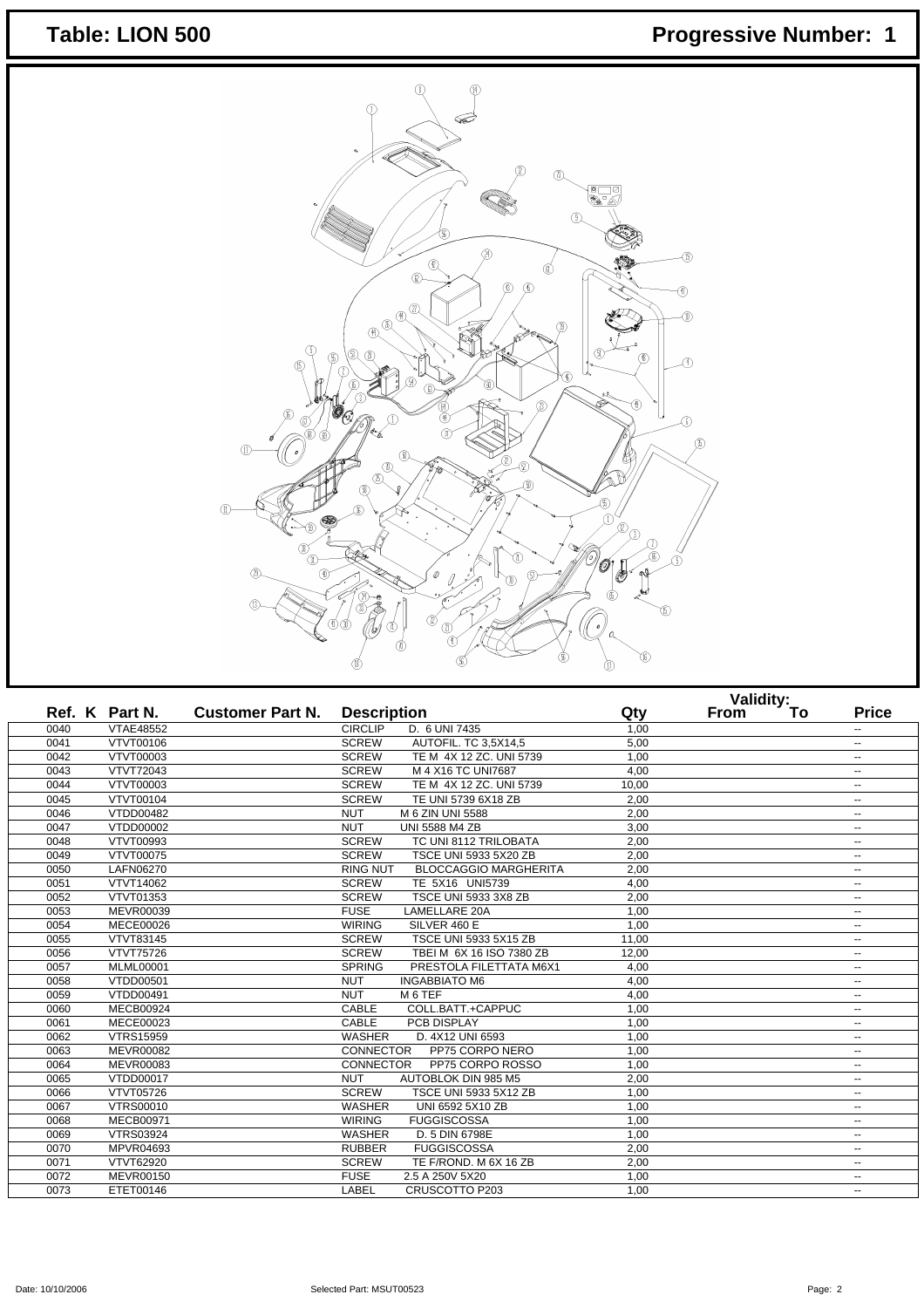| <b>Table: BRUSH</b>                                                                                                                                                                                                                                                                                                                                                                                                    |                                                                                                                                                                                                                                                       | <b>Progressive Number: 2</b>                              |
|------------------------------------------------------------------------------------------------------------------------------------------------------------------------------------------------------------------------------------------------------------------------------------------------------------------------------------------------------------------------------------------------------------------------|-------------------------------------------------------------------------------------------------------------------------------------------------------------------------------------------------------------------------------------------------------|-----------------------------------------------------------|
| 72)<br>(66)<br>46)<br>57)<br>68<br>5Ċ<br>42,<br>33)<br>73,<br>39<br>-4Ò,<br>A)<br>48)<br>-3)<br>(26)<br>63)<br>J <sup>o</sup> rb<br>70,<br>$\mathcal{L}_{\mathcal{O}}$<br>78)<br>3)<br>$\sim$<br>(ဒေါ<br>B<br>49<br>(67<br>ap,<br>(e?<br>⊛<br>(68)<br>O<br>(1)<br>$^\prime\,$<br>65)<br>⊘<br>$\bigcirc$<br>22,<br>$\left(1\right)$<br>.64)<br>.<br>65<br>(44)<br>ঞ<br>(52<br>e g<br>51<br>-14<br>७<br>લ્ડિ<br>€<br>-1) | 76<br>(59)<br>30)<br>€<br>(25)<br>France Contractor<br>(න<br>34<br><b>RECEIVED</b><br>(38)<br>36)<br>37<br><br>30<br>昌市<br>$\langle \!\!\!\langle \boldsymbol{\theta}\rangle\!\!\!\rangle$<br>ä<br>3)<br>ෛ<br>35)<br>4<br>⊘<br>$\odot$<br>(19<br>(56) | 21)<br>17<br>74<br>. 18)<br>24<br>16<br>32,<br>20)<br>28) |
| Ref. K Part N.<br><b>Customer Part N.</b>                                                                                                                                                                                                                                                                                                                                                                              | <b>Description</b>                                                                                                                                                                                                                                    | Validity:<br>From To<br><b>Price</b><br>Qty               |
| <b>ALTR00041</b><br>0001                                                                                                                                                                                                                                                                                                                                                                                               | <b>SHAFT</b><br>COMANDO SPAZZOLA CENTRALE                                                                                                                                                                                                             | 1,00<br>$\mathbb{Z}^2$                                    |
| ALTR00042<br>0002                                                                                                                                                                                                                                                                                                                                                                                                      | <b>ROD</b><br>MANOPOLA REGOLAZIONE                                                                                                                                                                                                                    | 1,00<br>$\mathbb{Z}^2$                                    |
| LAFN01238<br>0003                                                                                                                                                                                                                                                                                                                                                                                                      | GUIDE<br>ASTUCC.MOLLA                                                                                                                                                                                                                                 | 1,00<br>$\sim$                                            |
| 0004<br>MOCC00034                                                                                                                                                                                                                                                                                                                                                                                                      | SPAZZOLA CENTRALE<br><b>ATUATOR</b><br><b>TELAIO SCUOTIFILTRO</b>                                                                                                                                                                                     | 1,00<br>$\mathbb{Z}^2$                                    |
| MPVR00918<br>0005                                                                                                                                                                                                                                                                                                                                                                                                      | <b>CLAMP</b>                                                                                                                                                                                                                                          | 1,00<br>٠.                                                |
| MPVR00919<br>0006                                                                                                                                                                                                                                                                                                                                                                                                      | <b>CLAMP</b><br><b>FILTRO</b>                                                                                                                                                                                                                         | 1,00<br>u.                                                |

| 0001 | ALTR00041        | COMANDO SPAZZOLA CENTRALE<br><b>SHAFT</b>     | 1,00 | $\overline{\phantom{a}}$ |
|------|------------------|-----------------------------------------------|------|--------------------------|
| 0002 | ALTR00042        | <b>ROD</b><br>MANOPOLA REGOLAZIONE            | 1,00 | --                       |
| 0003 | LAFN01238        | <b>GUIDE</b><br>ASTUCC.MOLLA                  | 1,00 | $\overline{\phantom{a}}$ |
| 0004 | MOCC00034        | <b>ATUATOR</b><br>SPAZZOLA CENTRALE           | 1,00 | $\overline{\phantom{a}}$ |
| 0005 | MPVR00918        | <b>CLAMP</b><br><b>TELAIO SCUOTIFILTRO</b>    | 1,00 | $\mathbf{u}$             |
| 0006 | MPVR00919        | <b>CLAMP</b><br><b>FILTRO</b>                 | 1.00 | $\mathbf{u}$             |
| 0007 | MPVR04645        | VENTILATORE<br>CRANKCASE                      | 1,00 | $\overline{\phantom{a}}$ |
| 0008 | PMVR00333        | LEVER<br>AGGANCIO SPAZZOLA COMPL.             | 1,00 | $\overline{\phantom{a}}$ |
| 0009 | MPVR00934        | RINVIO SPAZZOLA LAT.<br><b>ARM</b>            | 1,00 | $\mathbf{u}$             |
| 0010 | MPVR01707        | <b>HUB</b><br>SPAZZOLA LATERALE 460           | 1,00 | $\overline{\phantom{a}}$ |
| 0011 | MPVR00932        | PIN<br><b>BIELLETTA</b>                       | 1.00 | $\mathbf{u}$             |
| 0012 | <b>LAFN01227</b> | COMANDO BRACCIO SPAZZ.LAT<br>PIN              | 1,00 | $\mathbf{u}$             |
| 0013 | MPVR00916        | CONNECTING ROD RINVIO SPAZZ, LAT.             | 1,00 | $\overline{\phantom{a}}$ |
| 0014 | LAFN01221        | <b>FLAP ANTERIORE</b><br><b>SPACER</b>        | 1,00 | $\mathbf{u}$             |
| 0015 | MPVR00807        | <b>SUPPORT</b><br><b>BRACCIO REGOL.SPAZZ.</b> | 2,00 | $\overline{\phantom{a}}$ |
| 0016 | MOCC00035        | <b>MOTOR</b><br>10035                         | 1,00 | $\overline{\phantom{a}}$ |
| 0017 | <b>MLML00040</b> | <b>SPRING</b><br><b>PREFILTRO</b>             | 2,00 | $\mathbf{u}$             |
| 0018 | FTDP00013        | <b>IN CARTA</b><br><b>FILTER</b>              | 1,00 | $\overline{\phantom{a}}$ |
| 0019 | LAFN01232        | PORTA FLAP ANTERIORE<br>PIN                   | 1,00 | $\overline{\phantom{a}}$ |
| 0020 | LAFN01233        | PORTA FLAP POSTERIORE<br><b>PIN</b>           | 1,00 | $\mathbf{u}$             |
| 0021 | FTDP00014        | <b>FILTER</b><br>P203                         | 1,00 | $\overline{\phantom{a}}$ |
| 0022 | SPPV00303        | <b>BRUSH</b><br><b>LATERALE NUOVA</b>         | 1,00 | $\overline{\phantom{a}}$ |
| 0023 | MPVR00931        | <b>GASKET</b><br><b>PORTAFILTRO</b>           | 1.00 | $\sim$ $\sim$            |
| 0024 | MPVR00933        | <b>FRAME</b><br><b>SCUOTITORE</b>             | 1,00 | $\overline{\phantom{a}}$ |
| 0025 | MOCC00036        | <b>MOTOR</b><br><b>VENTOLA ASPIRAZIONE</b>    | 1,00 | $\overline{\phantom{a}}$ |
| 0026 | <b>MFVR00025</b> | <b>ARM</b><br>SPAZZOLA CENTR. LAT. TRAZ       | 1,00 | $\mathbf{u}$             |
| 0027 | MPVR00935        | <b>FLAP</b><br><b>ANTERIORE</b>               | 1,00 | $\overline{\phantom{a}}$ |
| 0028 | MPVR00936        | <b>FLAP</b><br><b>POSTERIORE</b>              | 1,00 | $\mathbf{u}$             |
| 0029 | MTPL00038        | <b>PULLEY</b><br>MOTORE SPAZZOLA CENTRALE     | 1,00 | $\overline{\phantom{a}}$ |
| 0030 | LAFN01230        | PIN<br>SPAZZOLA CENTRALE LAT.SX               | 1,00 | $\overline{\phantom{a}}$ |
| 0031 | LAFN15263        | <b>ARM</b><br>SPAZZOLA LATERALE               | 1,00 | $\overline{\phantom{a}}$ |
| 0032 | MPVR00925        | <b>COVER</b><br><b>VIBRO SCUOTITORE</b>       | 1,00 | $\overline{\phantom{a}}$ |
| 0033 | MPVR00943        | <b>GUIDE</b><br><b>MOLLA</b>                  | 1,00 | $\overline{\phantom{a}}$ |
| 0034 | MTPL00039        | <b>PULLEY</b><br>COMANDO SPAZZOLA CENTRALE    | 1.00 | $\mathbf{u}$             |
| 0035 | <b>MFVR00026</b> | <b>ARM</b><br>SPAZZOLA CENTR. LAT. SX         | 1,00 | $\overline{\phantom{a}}$ |
| 0036 | MPVR00940        | <b>CONVEYOR</b><br>P203                       | 1,00 | $\overline{\phantom{a}}$ |
| 0037 | <b>PMVR01121</b> | <b>CENTRALE CON LEVA</b><br><b>BRUSH</b>      | 1.00 | $\mathbf{u}$             |
| 0038 | MOCC00033        | <b>MOTOR</b><br>SPAZZOLA CENTRALE             | 1,00 | $\overline{\phantom{a}}$ |
| 0039 | LAFN01229        | PULEGGIA SPAZZOLA CENTR.<br><b>PIN</b>        | 1.00 | $\overline{\phantom{a}}$ |
|      |                  |                                               |      |                          |

Date: 10/10/2006 **Contract Contract Contract Contract Contract Contract Contract Contract Contract Contract Contract Contract Contract Contract Contract Contract Contract Contract Contract Contract Contract Contract Contra**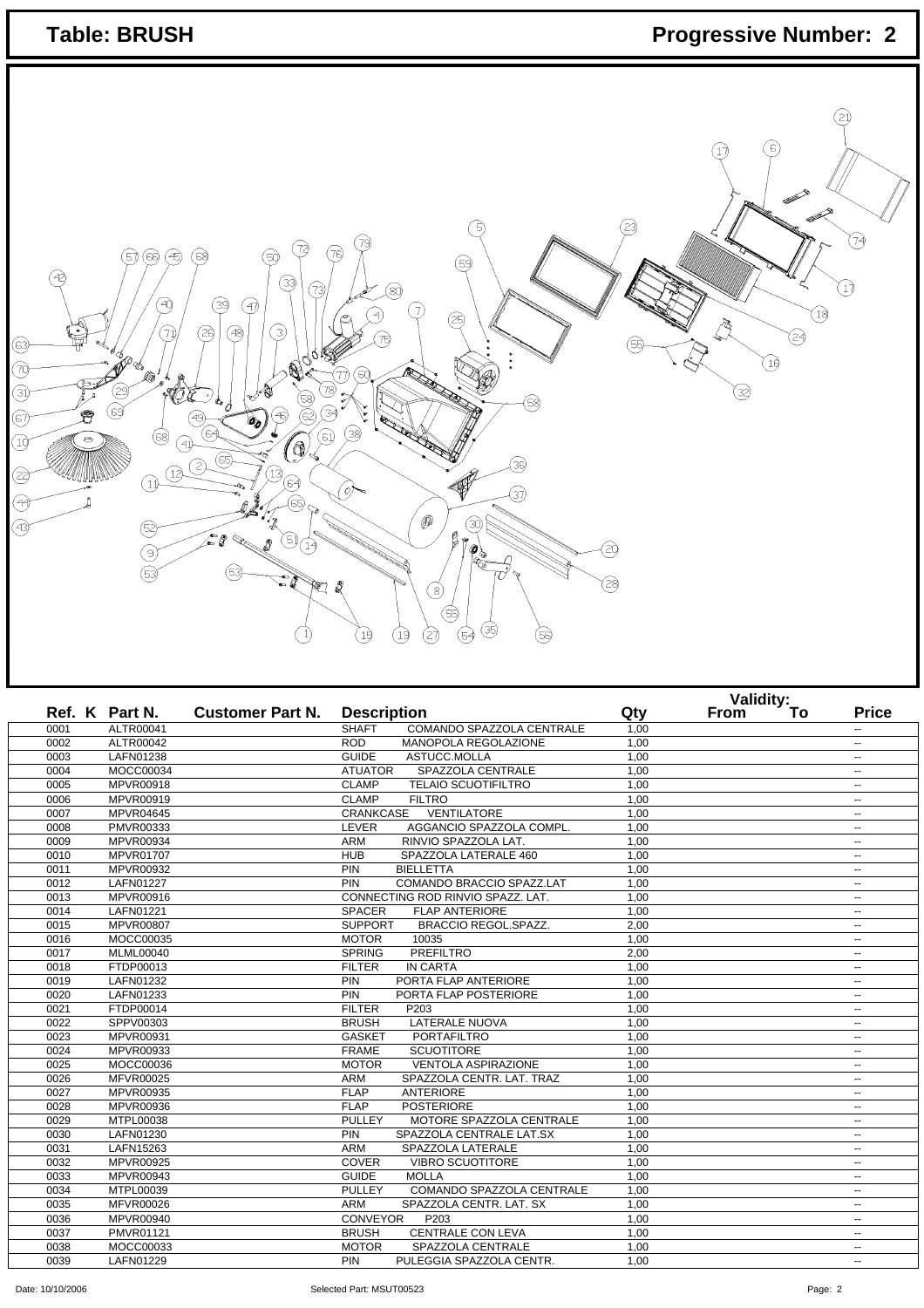| <b>Table: BRUSH</b>                                                                                                                                                                                                                                                                                                                                                                                                                                                             |                                                                                                                                                                                                                                                                      |                          | <b>Progressive Number: 2</b>                                        |
|---------------------------------------------------------------------------------------------------------------------------------------------------------------------------------------------------------------------------------------------------------------------------------------------------------------------------------------------------------------------------------------------------------------------------------------------------------------------------------|----------------------------------------------------------------------------------------------------------------------------------------------------------------------------------------------------------------------------------------------------------------------|--------------------------|---------------------------------------------------------------------|
| 72)<br>56<br>45)<br>68<br>50<br>57<br>42,<br>33)<br>73)<br>39<br>40,<br>(47)<br>$\left(3\right)$<br>(26)<br>(48)<br>71<br>☺<br>J 6<br>(70)<br>$\mathcal{L}_{\mathcal{A}}$<br>SOE.<br>③<br>$\mathbf{v}_o$<br>69<br>G<br>EÌ<br>49<br>OO !<br>(64<br>(68)<br>O<br>(1)<br>$\mathcal{Q}$<br>$\circled{s}$<br>$\circledS$<br>(12)<br>(23)<br>$\left(\begin{smallmatrix} 1 \ 1 \end{smallmatrix}\right)$<br>(64<br>65,<br>◈<br>(43)<br>E8<br>G)<br>' 14<br>9<br>લ્રિ<br>阄<br>$\ket{1}$ | 5<br>(76)<br>(59)<br>⊛<br>ි7)<br>(25)<br><b>Reduced Strategy</b><br>78)<br>(58)<br>سي<br>معا<br><b>RECEIVED BY</b><br>38)<br>(61)<br>36)<br>∰<br>37,<br><br>(30)<br>昌內<br>0<br>°<br>(8)<br>(55)<br>(35)<br>$\left( \frac{1}{2} \right)$<br>27)<br>(54<br>(56)<br>(19 | 17<br>32,<br>20,<br>28)  | 21)<br>Б<br>74)<br>17<br>$\left( \frac{1}{2} \right)$<br>24<br>(16) |
| Ref. K Part N.<br>Gustomer Part N.                                                                                                                                                                                                                                                                                                                                                                                                                                              | <b>Description</b>                                                                                                                                                                                                                                                   | Validity:<br>From<br>Qty | <b>Price</b><br>$\overline{1}$                                      |
| 0040<br>LAFN01228                                                                                                                                                                                                                                                                                                                                                                                                                                                               | PIN<br>ROTAZIONE BRACCIO SPA.LAT                                                                                                                                                                                                                                     | 1,00                     | $\sim$                                                              |
| 0041<br>LAFN01220                                                                                                                                                                                                                                                                                                                                                                                                                                                               | <b>BLOCK</b><br>SNODO ASTA REGOLAZIONE                                                                                                                                                                                                                               | 1,00                     | $\sim$                                                              |
| MOCC00037<br>0042                                                                                                                                                                                                                                                                                                                                                                                                                                                               | <b>MOTOR</b><br>SPAZZOLA LATERALE                                                                                                                                                                                                                                    | 1,00                     | $\sim$                                                              |
| 0043<br><b>VTVT29884</b>                                                                                                                                                                                                                                                                                                                                                                                                                                                        | <b>SCREW</b><br>TE M 4X 16 UNI 5739                                                                                                                                                                                                                                  | 1,00                     | $\sim$                                                              |
| 0044<br><b>VTRS05904</b>                                                                                                                                                                                                                                                                                                                                                                                                                                                        | <b>WASHER</b><br>D. 4 X16 2.083                                                                                                                                                                                                                                      | 1,00                     | $\sim$                                                              |
| 0045<br>LAFN06774                                                                                                                                                                                                                                                                                                                                                                                                                                                               | <b>BUSHING</b><br>GLYCODUR GLY.PG 14-16-15F                                                                                                                                                                                                                          | 1,00                     | $\sim$                                                              |
| <b>VTVR00303</b><br>0046                                                                                                                                                                                                                                                                                                                                                                                                                                                        | HANDWHEEL V1/30/BFC-M5                                                                                                                                                                                                                                               | 1,00                     | $\sim$                                                              |
| 0047<br>CLIVR46942                                                                                                                                                                                                                                                                                                                                                                                                                                                              | BALL BEARING 6001-2RS1-SKE                                                                                                                                                                                                                                           | 2.00                     | $\sim$                                                              |

|      |                  | Puulipuuli                                   | $\ddotsc$                         | . | . . | .                        |
|------|------------------|----------------------------------------------|-----------------------------------|---|-----|--------------------------|
| 0040 | LAFN01228        | <b>PIN</b><br>ROTAZIONE BRACCIO SPA.LAT      | 1,00                              |   |     | $\overline{\phantom{a}}$ |
| 0041 | <b>LAFN01220</b> | <b>BLOCK</b>                                 | 1,00<br>SNODO ASTA REGOLAZIONE    |   |     | ۰.                       |
| 0042 | MOCC00037        | <b>MOTOR</b><br>SPAZZOLA LATERALE            | 1,00                              |   |     | $\overline{\phantom{a}}$ |
| 0043 | <b>VTVT29884</b> | <b>SCREW</b><br>TE M 4X 16 UNI 5739          | 1,00                              |   |     | $\overline{\phantom{a}}$ |
| 0044 | <b>VTRS05904</b> | <b>WASHER</b><br>D. 4 X16 2.083              | 1.00                              |   |     | $\sim$                   |
| 0045 | LAFN06774        | <b>BUSHING</b>                               | GLYCODUR GLY.PG 14-16-15F<br>1,00 |   |     | $\mathbf{u}$             |
| 0046 | <b>VTVR00303</b> | HANDWHEEL V1/30/BFC-M5                       | 1,00                              |   |     | $\mathbf{u}$             |
| 0047 | <b>CUVR46942</b> | BALL BEARING 6001-2RS1-SKF                   | 2,00                              |   |     | $\overline{\phantom{a}}$ |
| 0048 | VTAE00010        | <b>SEEGER</b><br>INTERNO DIN 472 D.28        | 1,00                              |   |     | $\sim$                   |
| 0049 | MTCG00019        | <b>BELT</b><br>POLY 610 J 3                  | 1,00                              |   |     | $\mathbf{u}$             |
| 0050 | <b>VTVR45280</b> | ARTICULATION AS M6                           | 1,00                              |   |     | $\mathbf{u}$             |
| 0051 | <b>CMCV00009</b> | CLIP<br><b>UNI 1676</b>                      | 1,00                              |   |     | --                       |
| 0052 | <b>CMCV00006</b> | <b>FORK</b><br><b>UNI 1676 M6X24</b>         | 1,00                              |   |     | $\overline{\phantom{a}}$ |
| 0053 | VTVT06237        | <b>SCREW</b><br>TCEI 6X20 UNI5931            | 4,00                              |   |     | $\mathbf{u}$             |
| 0054 | <b>CUVR00164</b> | 6002RS-SKF-<br><b>BEARING</b>                | 1.00                              |   |     | $\sim$                   |
| 0055 | VTVT00099        | <b>SCREW</b>                                 | AUTOF.TC UNI 6954 3,9X13<br>2,00  |   |     | $\sim$                   |
| 0056 | VTVT87271        | <b>SCREW</b><br>TBEI M 8X 16 ISO 7380        | 1,00                              |   |     | $\overline{\phantom{a}}$ |
| 0057 | VTVT00063        | <b>SCREW</b><br><b>TCCE UNI 5931 6X50 ZB</b> | 1.00                              |   |     | $\overline{\phantom{a}}$ |
| 0058 | VTDD00017        | <b>NUT</b><br>AUTOBLOK DIN 985 M5            | 12,00                             |   |     | $\mathbf{u}$             |
| 0059 | VTDD00009        | <b>NUT</b>                                   | AUTOBLOK DIN 985 M4 BASSO<br>6,00 |   |     | $\sim$ $\sim$            |
| 0060 | VTVT00003        | <b>SCREW</b><br>TE M 4X 12 ZC. UNI 5739      | 6,00                              |   |     | $\overline{\phantom{a}}$ |
| 0061 | VTVT01354        | <b>SCREW</b><br>TCCE UNI 5931 8X35 ZB        | 1,00                              |   |     | --                       |
| 0062 | GUGO00288        | <b>GASKET</b><br><b>OR</b>                   | 1.00                              |   |     | $\sim$ $\sim$            |
| 0063 | <b>VTVR75730</b> | <b>KEY</b><br>UNI 6606 3 X 3,7               | 1,00                              |   |     | $\overline{\phantom{a}}$ |
| 0064 | <b>VTRS00011</b> | UNI 6592 6X12 ZB<br><b>WASHER</b>            | 4,00                              |   |     | $\mathbf{u}$             |
| 0065 | <b>VTAE48552</b> | <b>CIRCLIP</b><br>D. 6 UNI 7435              | 3,00                              |   |     | $\overline{\phantom{a}}$ |
| 0066 | <b>VTRS63242</b> | <b>WASHER</b><br>D. 6 X24 ZC                 | 1,00                              |   |     | $\overline{\phantom{a}}$ |
| 0067 | VTVT62920        | <b>SCREW</b><br>TE F/ROND. M 6X 16 ZB        | 3,00                              |   |     | $\overline{\phantom{a}}$ |
| 0068 | VTVT00005        | <b>SCREW</b><br>TE FR 5X12 ZB                | 1,00                              |   |     | $\overline{\phantom{a}}$ |
| 0069 | LAFN01186        | <b>SPACER</b><br>STERZO 0,3                  | 1,00                              |   |     | $\overline{\phantom{a}}$ |
| 0070 | VTVT00005        | <b>SCREW</b><br>TE FR 5X12 ZB                | 1,00                              |   |     | $\overline{\phantom{a}}$ |
| 0071 | VTVT00989        | GRUB SCREW 4X8 coppa zigrinata               | 1,00                              |   |     | --                       |
| 0072 | LAFN06775        | <b>SPACER</b><br>$\sim$                      | 1,00                              |   |     | $\sim$ $\sim$            |
| 0073 | <b>VTAE09655</b> | <b>CIRCLIP</b><br>D. 25 UNI 7435             | 1,00                              |   |     | $\sim$                   |
| 0074 | MPVR04648        | <b>TIE ROD</b><br>FISSA FILTRO SILVER 460    | 2,00                              |   |     | $\mathbf{u}$             |
| 0075 | VTVT00245        | <b>SCREW</b><br>TE M6X30 UNI 5739            | 1,00                              |   |     | $\mathbf{u}$             |
| 0076 | VTDD00010        | <b>NUT</b>                                   | 1,00<br>AUTOBLOK DIN 985 M6 BASSO |   |     | $\overline{\phantom{a}}$ |
| 0077 | <b>VTVT00847</b> | <b>SCREW</b><br>TBEI M5X25 INOX              | 2,00                              |   |     | $\overline{\phantom{a}}$ |
| 0078 | <b>VTRS00010</b> | <b>WASHER</b><br>UNI 6592 5X10 ZB            | 2.00                              |   |     | $\sim$                   |

Date: 10/10/2006 Page: 3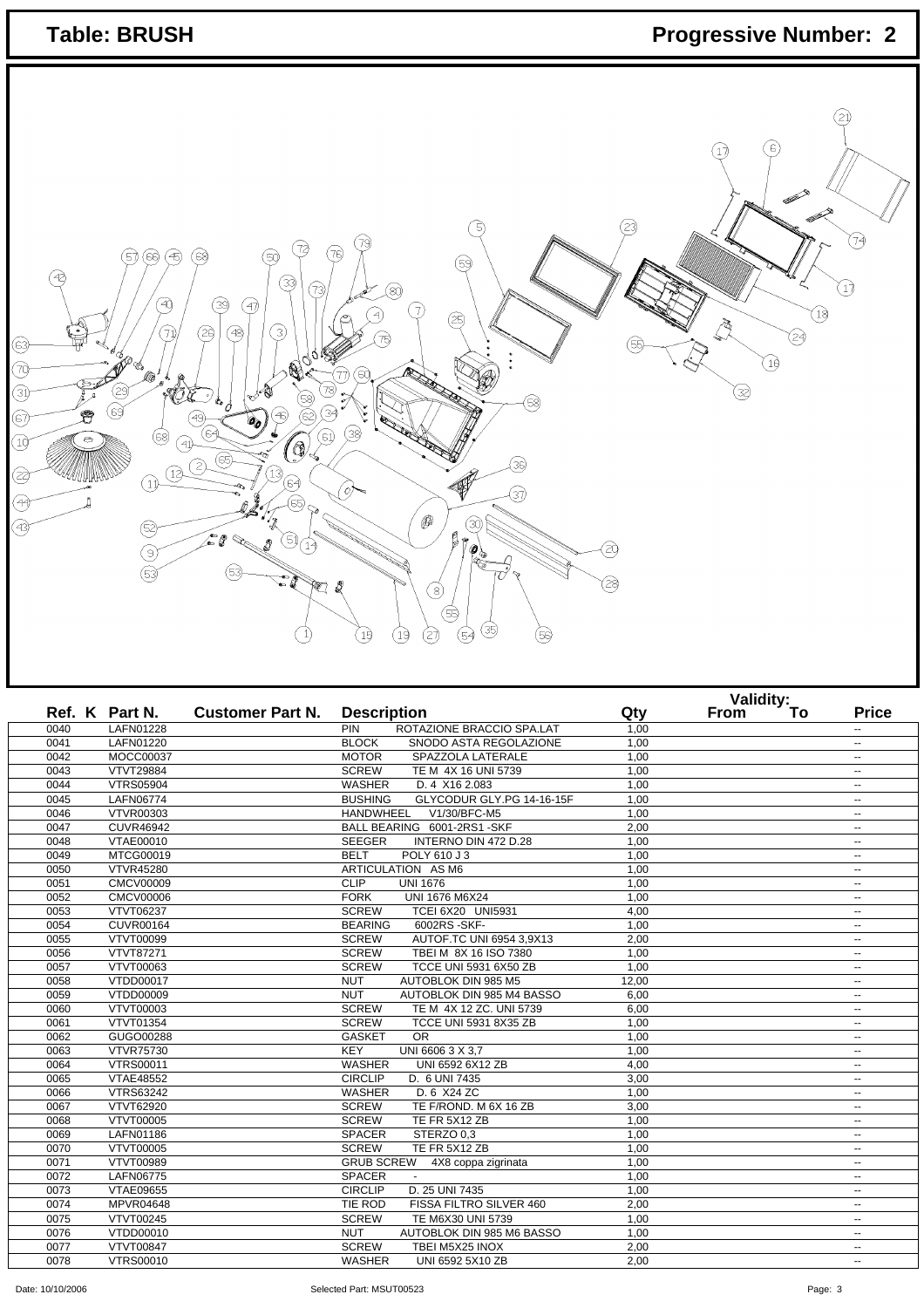| <b>Table: BRUSH</b>                                                                                                                                                                                                                                                                                                                                                                                                                                                                                                                                                                                                                                                                                                                                                                                                                                                                                                                                                                                                                                                                                                    | <b>Progressive Number: 2</b>                                                  |
|------------------------------------------------------------------------------------------------------------------------------------------------------------------------------------------------------------------------------------------------------------------------------------------------------------------------------------------------------------------------------------------------------------------------------------------------------------------------------------------------------------------------------------------------------------------------------------------------------------------------------------------------------------------------------------------------------------------------------------------------------------------------------------------------------------------------------------------------------------------------------------------------------------------------------------------------------------------------------------------------------------------------------------------------------------------------------------------------------------------------|-------------------------------------------------------------------------------|
| 5<br>79,<br>(72)<br>(76)<br>@<br>B)<br>.89<br>ි0<br>57)<br>69<br>?<br>33)<br>(73)<br>⊗)<br>39<br>⊕<br>4Ò)<br><u>ี</u> 7)<br>ලි<br>3)<br>?<br>48)<br>71<br>75<br>☺<br>100.88<br>g<br>W 6<br>℗<br>FRANCISCO PROFESSIONES CON CONTROLLER<br>$\mathcal{L}_{\mathcal{O}}$<br>60<br>食<br>to b<br>78)<br>29<br>ŕ,<br>≪<br>(58)<br>ලි§<br>7<br>34<br>(୧େ<br>سي<br>معا<br>G<br>È2,<br>(46)<br>☞<br>49)<br>$\delta$<br><b>Comment of the Comment of the Comment of the Comment of the Comment of The Comment of The Comment of The Comment of The Comment of The Comment of The Comment of The Comment of The Comment of The Comment of The Comment of </b><br>⊗<br>(64<br>$\circledast$<br>$\circled{s}$<br>◑<br>O<br>(0).<br>ี 41)<br>$\widehat{\circledast}$<br>⊛<br>(2)<br>$\begin{array}{c} \textcircled{12} \end{array}$<br>13)<br>(22)<br>$\textcircled{\scriptsize{1}}$<br>69)<br>∰<br>`0)<br>37<br>ஞ<br>(4)<br><br>ිම<br>্ৰ3<br>ලි ද<br>eg –<br>$B\mathcal{P}_{\phi_{\infty}}$<br>$\mathfrak{S}_{\bigoplus}$<br>$\circledcirc$<br>্যি<br>153<br>贮<br>2<br>⊗<br>ශ<br>35)<br>$\bigcirc$<br>49<br>⊘<br>☺<br>⊛<br>$\ket{1}$ | 21)<br>-6,<br>(1)<br>74<br>17<br>(13)<br>P4<br>29<br>(19<br>(32)<br>Э<br>(23) |
| Ref. K Part N.<br><b>Customer Part N.</b><br><b>Description</b>                                                                                                                                                                                                                                                                                                                                                                                                                                                                                                                                                                                                                                                                                                                                                                                                                                                                                                                                                                                                                                                        | Validity:<br>From To<br><b>Price</b><br>Qty                                   |

0079 MECB00925 CABLE COLLEGAMENTO ATTUATORE 1,00 --0080 MEVR00150 FUSE 2.5 A 250V 5X20 1,00 --